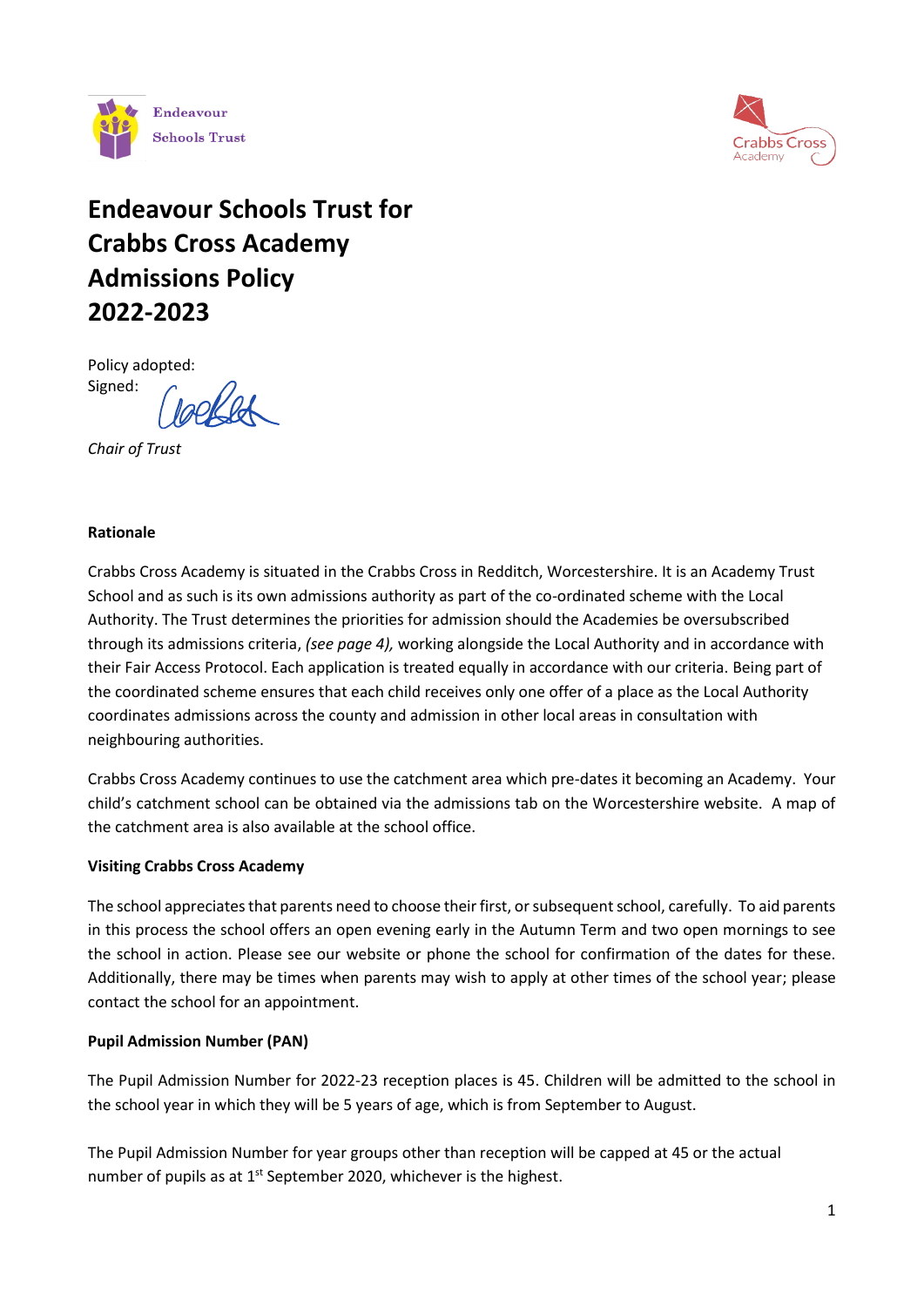## **The Application Process**

Prior to applying for a place all parents are *strongly advised to read 'The School Admissions Booklet and Guide' for the relevant year* which is available through the admissions tab at: [https://www.worcestershire.gov.uk/info/20099/school\\_admissions](https://www.worcestershire.gov.uk/info/20099/school_admissions)

Although we would hope all applicants receive a place at the schoool, parents are strongly advised to name three schools on the form. Should the school be oversubscribed, the LA will assign a place at the nearest school with available places.

All parents living in Worcestershire wishing to send their child to the school will need to complete the Common Application Form, an online form which can also be found at: [https://www.worcestershire.gov.uk/info/20099/school\\_admissions](https://www.worcestershire.gov.uk/info/20099/school_admissions)

If a parent living outside of Worcestershire wishes to apply for a place at the school, they will need to apply on their own authority's application form, who will ensure their details are passed onto Worcestershire Local Authority for consideration.

The closing date for applications received at Worcestershire County Council, or the parent's local authority if this is different from Worcestershire is **15th January 2022**.

#### **Procedures following Application**

Any applications submitted to the home Local Authority naming Crabbs Cross Academy in any order of preference will be forwarded to the school. The Governing Body will rank all applications against the published Admissions Criteria *(see page 4)* according to the information given by parents/carers on the application forms. Any forms received after the deadline above will disadvantage any application should the school be oversubscribed.

Applications will be sorted in descending order according to the oversubscription criteria below. This list is returned to the LA for the co-ordination of all parental preferences for places to be allocated, according to the school where their child's name is the highest on the list of subscription lists. If it is possible to offer a place at more than one school, then the final offer will be for the school identified as the highest preference.

Parents will be informed, by an offer email from the LA on behalf of the Governing Body, on **16th April**. If parents named the school but were not offered a place they will be advised of their right to appeal against this decision, with the offer letter. Appeals will be heard by the end of the summer term 2021 *(see further information on page 6).*

Parents/ carers must respond to the offer as soon as possible, but within **2 weeks**, indicating whether they are accepting the place at the school.

If you wish to withdraw your application for any reason, or wish to decline an offer of a place at the school, you must inform the Headteacher and Pupils Admissions and Transfers at your home local authority immediately in writing.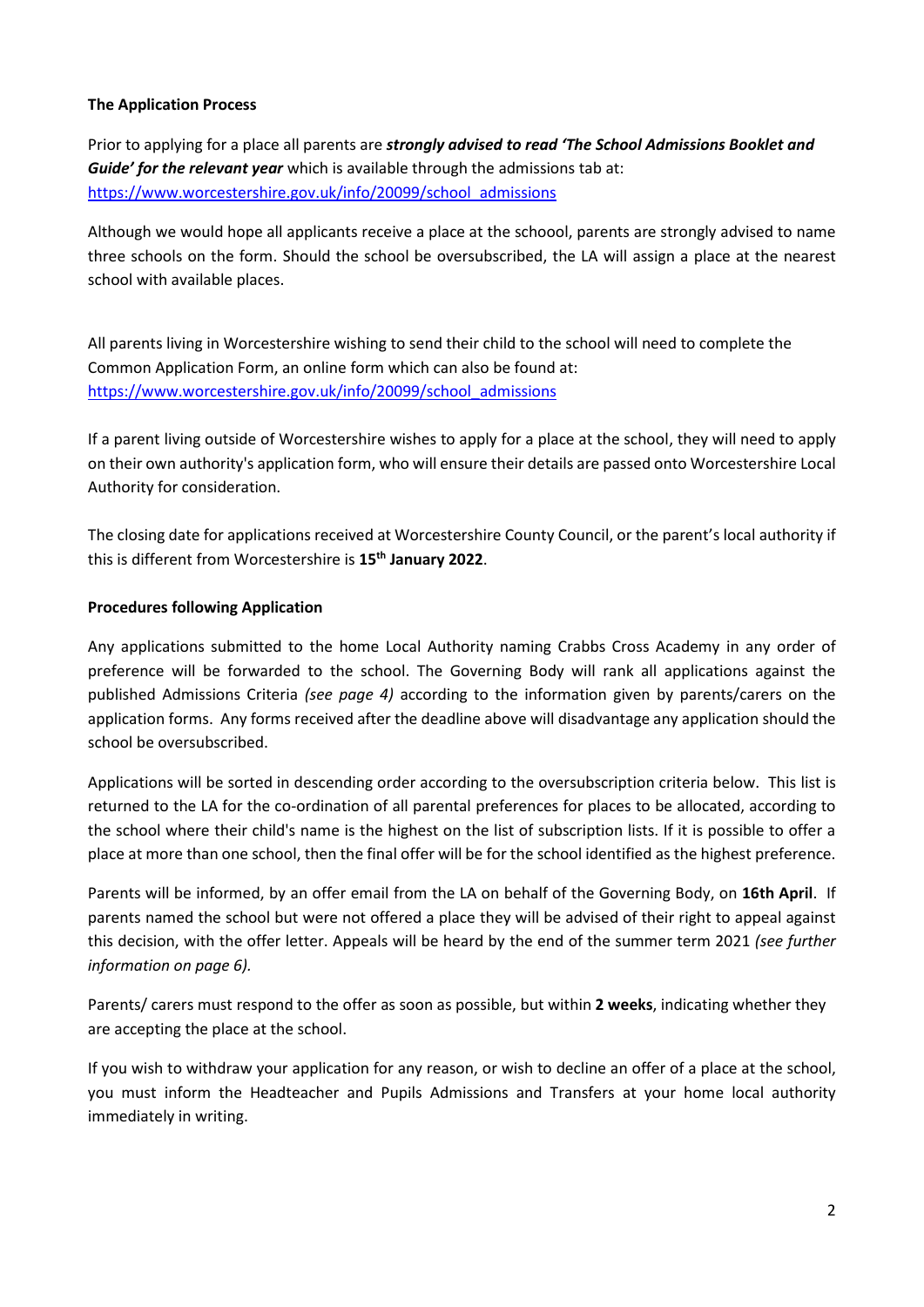## **Late Applications**

Late applications received after the closing date will be given the lowest priority, no matter which criteria point they meet unless:

- A family has moved into the catchment area of the school, in which case a copy of the solicitors letter or tenancy agreement will be needed to evidence this
- There were exceptional circumstances that caused the delay, agreed by the Governing Body; evidence of these circumstances may be sought

| 1 <sup>st</sup> September | The online application process will open in Worcestershire.                     |
|---------------------------|---------------------------------------------------------------------------------|
|                           | https://www.worcestershire.gov.uk/info/20099/school admissions. For other LA's  |
|                           | please see their websites                                                       |
| 15th January              | The closing date for applications                                               |
| 28 <sup>th</sup> February | Last date at which Late Applications can be considered by the Governing Body as |
|                           | to whether application to be treated as Late or on-time                         |
| 16 <sup>th</sup> April    | LA to send out all offers, on behalf of the Academy's Governing Body.           |

## **Timeline for Reception Admissions Process**

## **Age of Entry to School**

The law requires all children to start full-time education by the beginning of the term following their fifth birthday. Children who have reached their fourth birthday are entitled to attend full-time in a reception class from the September after their fourth birthday. It is usual for **all** children at the school to attend on a full-time basis, however, parents are legally entitled to send their child to school part-time, if they so wish, until the child reaches compulsory school age.

We appreciate that parents know their children better than we do. Therefore, at the point that parents have been offered a place at the school, they may choose to defer their child's admission date until later in the same reception academic year, when their child reaches statutory school age. Please talk to the Headteacher regarding this if you feel that this option applies to you and your child.

## **Summer Born Children**

Children with a date of birth in the summer term wishing their child to start school in the September after their fifth birthday, would start in a Year 1 class and consequently miss the entire reception year. It is important to be aware that there may not be a vacancy in Year 1 at the point that you require a place for your child. To apply for a place in Year 1 and not Reception please see the admission procedures on page 4.

Parents can also request that their child enter the reception class in the September after their fifth birthday. This is known as 'delayed entry' because their child is being admitted out of their chronological age group, into a Reception class rather than Year One. The admissions authority of the school must make the decision based on the circumstances of each case and in the best interests of the child concerned.

Decisions for delayed entry, will be made by the Headteacher following an educational assessment, and will be based upon the individual circumstances of each case, to determine whether or not it is appropriate for the child. Decisions will be based upon information such as the child's academic, social and emotional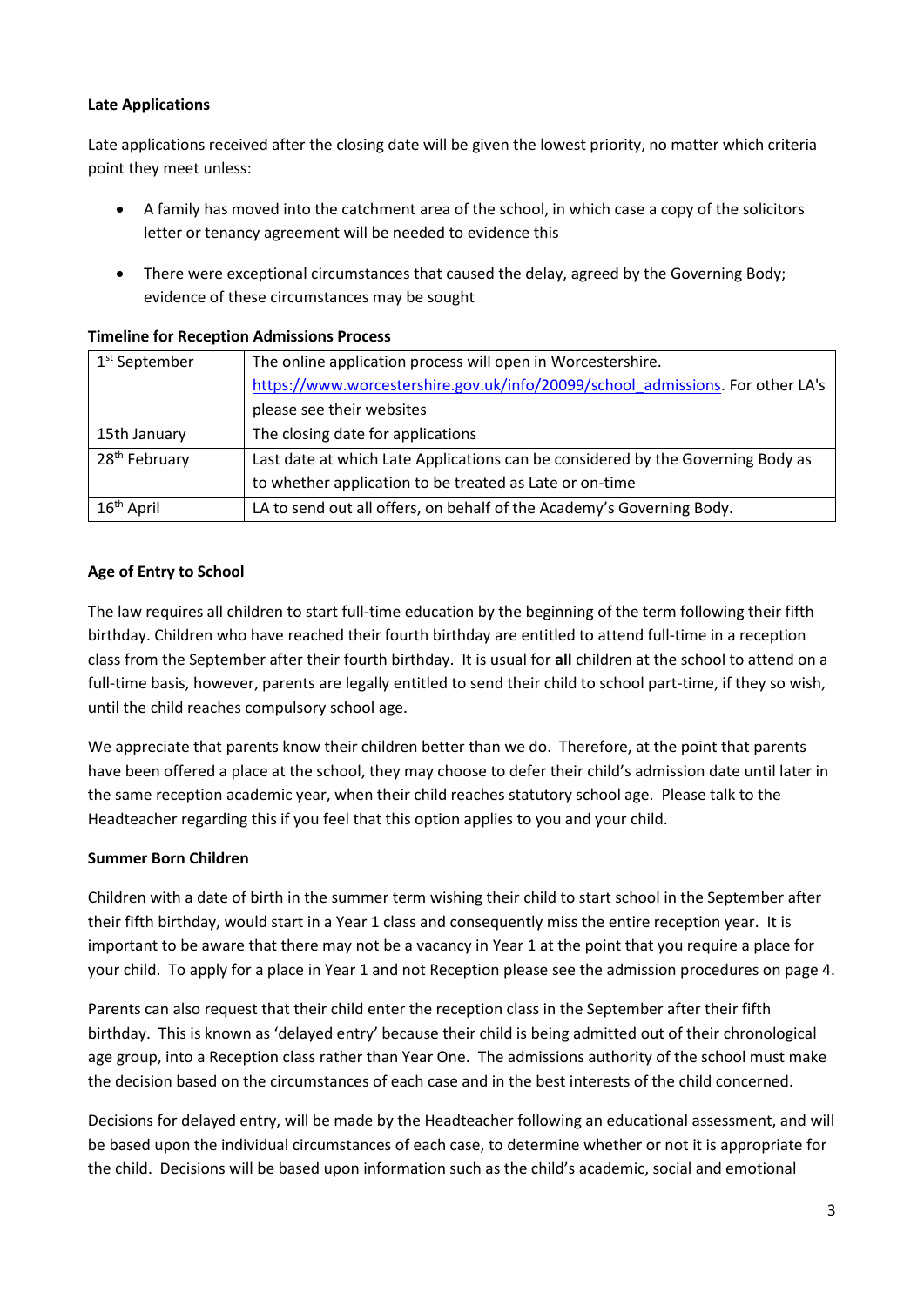development and where relevant medical history including the views of a medical professional. This will enable the admissions panel to fully reflect on the facts presented, when deciding whether or not to grant the application for delayed entry as part of the normal admissions round for the year.

The delayed entry process must be **completed in advance of the closing date of the 15th January**. In the event that the delayed entry is not approved, parents will need to make an application in time for the reception intake. Should the delayed entry be approved you will receive details of how to proceed with an application for the following year.

## **How to apply for year groups other than Reception, or for in year admissions**

A parent can make an application for the school at any time, however places can only be allocated if the Pupil Admission Number is not full.

As with applications to the new intake classes, the school asks parents to apply via [http://www.worcestershire.gov.uk/downloads/file/10910/co-ordinated\\_scheme\\_in-year\\_applications\\_2020](http://www.worcestershire.gov.uk/downloads/file/10910/co-ordinated_scheme_in-year_applications_2020) following the process for in year applications.

If more than one application is received at the same time for the same year group, each application will be assessed in accordance with the admissions criteria (see page 4). Parents will be notified of the decision, and if refusing the place, will be offered the right of appeal. All appeals must be made in writing to the Governing Body of the school **within 30 school days of receipt of notification.**

# **Waiting Lists**

Crabbs Cross Academy operates a waiting list for any oversubscribed year group according to the following circumstances:

- 1. Parents will notify the school in writing that they wish their child to be placed on the waiting list for the relevant year group.
- 2. The school office will keep any such list, updating it as required. The information on the list will include the parent/guardian name(s) and contact details, including telephone number and email address (if available). It will also include the child's full name, date of birth, permanent home address, details if looked after by the local authority and present school (if applicable). Also the name, date of birth and year group of any sibling(s) on roll at the school.
- 3. At the beginning of each term following being placed on the list, parents need to notify the school in writing that they wish their child's name to remain on the waiting list. Failure to do so will result in the name being removed.
- 4. As places arise, the school will contact parents, according to the priority on the list, to allocate the place. Should the place no longer be required, the place will be allocated to the next name on the priority list.
- 5. Parents will **not be informed** of their place on the waiting list, as this can change as new people join the list and others leave thus changing the priority of a child.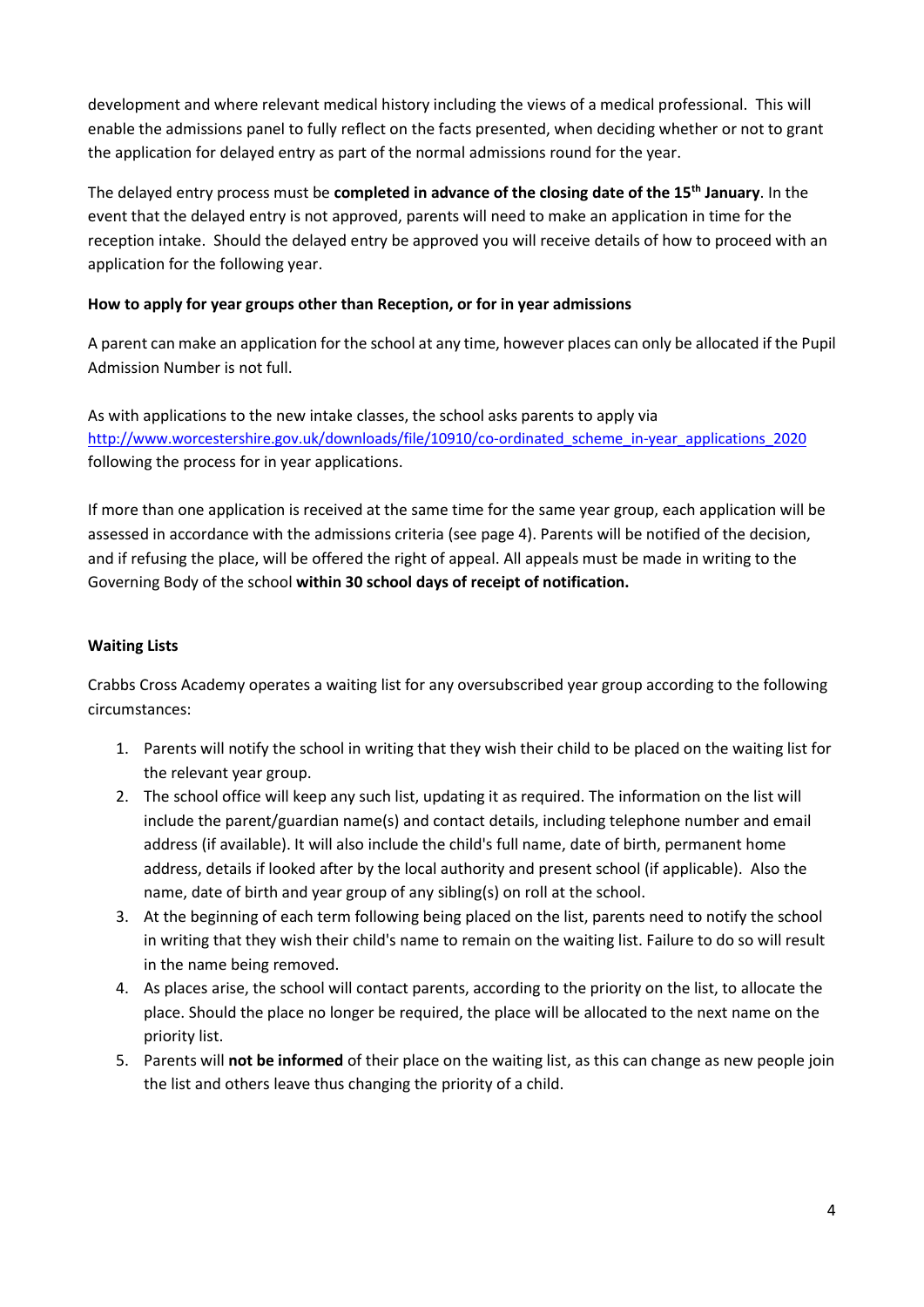## **Admissions Criteria**

At Crabbs Cross Academy the following criteria will be applied to all applications if they are in year or for the new intake. This ensures that should there be a case of oversubscription all applications are treated the same

- 1. "Looked after" and previously '"looked after" children these are children currently or were previously in the care of or accommodated by a Local Authority under the terms of the Children Act 1989. In the case of those previously looked after, these are children who were previously in the care of or accommodated by a Local Authority but immediately after being looked after became subject to an adoption, residence or special guardianship order.
- 2. Children who were previously in state care outside of England, and have ceased to be in state care as a result of being adopted.
- 3. Children with a sibling on roll at the time of application the sibling must be attending the school at the time of entry for the younger child. A sibling is defined as a full, adopted half or step brother or sister living at the same address. Children brought together as a family by a civil partnership who are living at the same address are also considered to be siblings.
- 4. Children living in the school catchment area (<http://www.worcestershire.gov.uk/schoolsearch>) this is defined as the address where the child is normally resident. In cases of shared custody the school will need to see the terms of the residency order to clarify the home address. Where there is no residency order, school will consider that residency is with the parent who has primary, day to day care. In this case evidence of where the child benefit is paid and where the child is registered with a GP may be required should there be any disputes.
- 5. Straight line distance: Pupils who live nearest to the school by the shortest straight line distance. The measurement will be taken using the Geocode Points for each property and the Geocode point for the School. The Governing Body will utilise the Local Authority software package called ArcView GIS to determine distance. Ordnance Survey supplies the co-ordinates that are used to plot an address within this system. (In the event of equi-distance applicants, any place will be allocated by random selection (lottery). Someone totally independent of the Academy Trust will supervise this process).

In the case of Multiple Births; Applications for multiple birth siblings where there is a vacancy for one or more of the siblings, but not enough vacancies for all siblings, the Governing Body will offer a place to the other siblings, though they may not be placed in the same class.

In accordance with legislation, a child with a Statement of Special Educational Needs or an Educational Health Care Plan will be offered a place at the school named in the Statement

Attendance at a nursery does not automatically guarantee that a place will be offered in the main school and that they must apply separately for a place in Reception.

All Early Years and Key Stage One classes are limited to a class size of 30 by law. However, there are exceptional circumstances where this can be exceeded. These are: